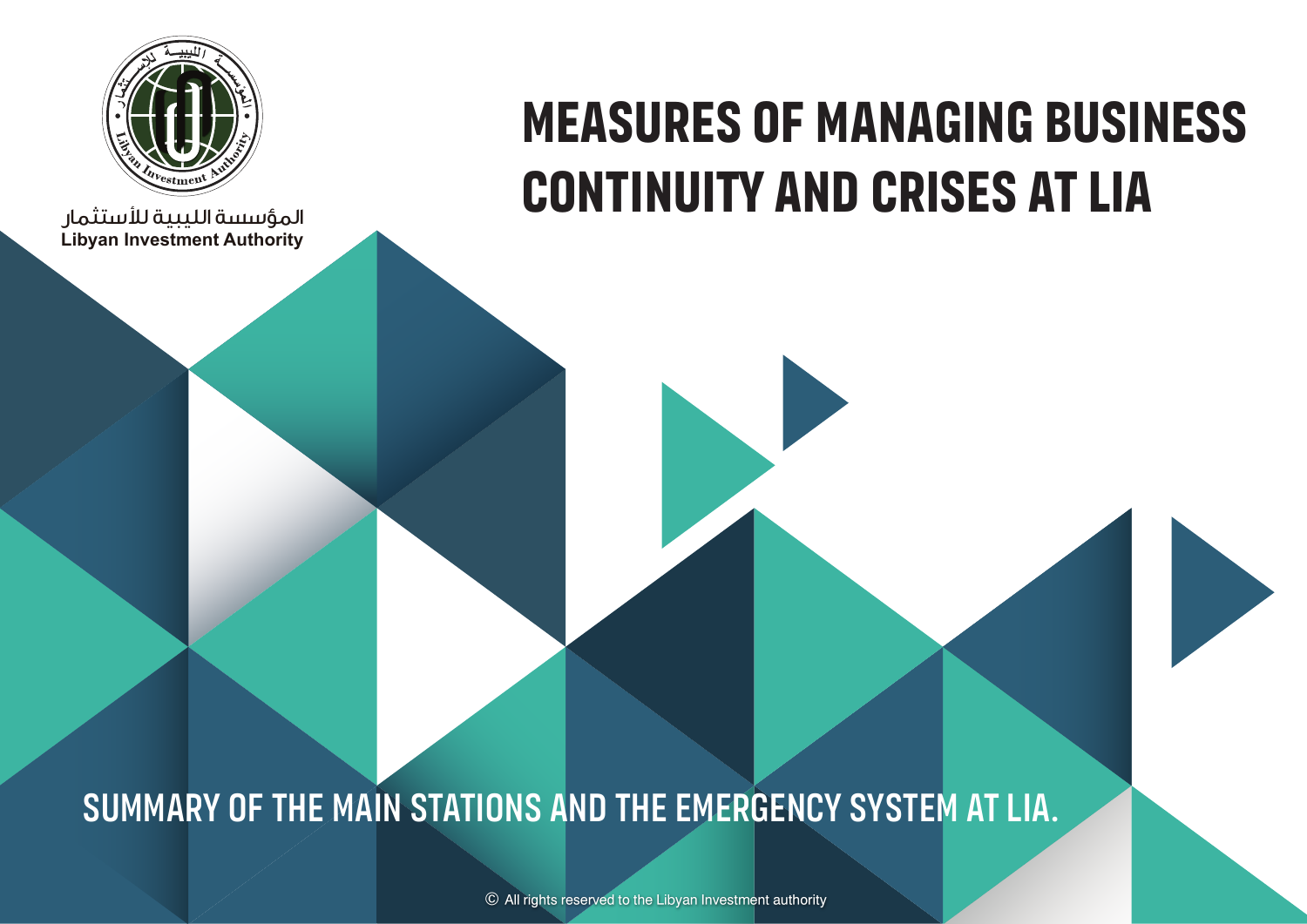#### Branch centers for 2021

LIA ESTABLISHED TWO BRANCH centers for business continuity.



## Emergency plan 2019

The Board of Directors of the Libyan Investment Authority approved the emergency and disaster recovery plan during its fourth meeting for the year 2019.





## 2019

### formation of working team

Establishment of the Crisis Cell, the STEERING COMMITTEE OF THE EMERGENCY Plan and the formation of Business Continuity Teams, emanating from the General Department of Operations and Operation, Department of Information Technology. THESE TEAMS ARE IN CHARGE OF IMPLEMENTing the business continuity strategy of the Libyan Investment Authority.



## Main center for **EMERGENCY** 2018

The Board of Directors of the Libyan Investment Authority approved a main center for busi-. ness continuity and emergency in December 2018.